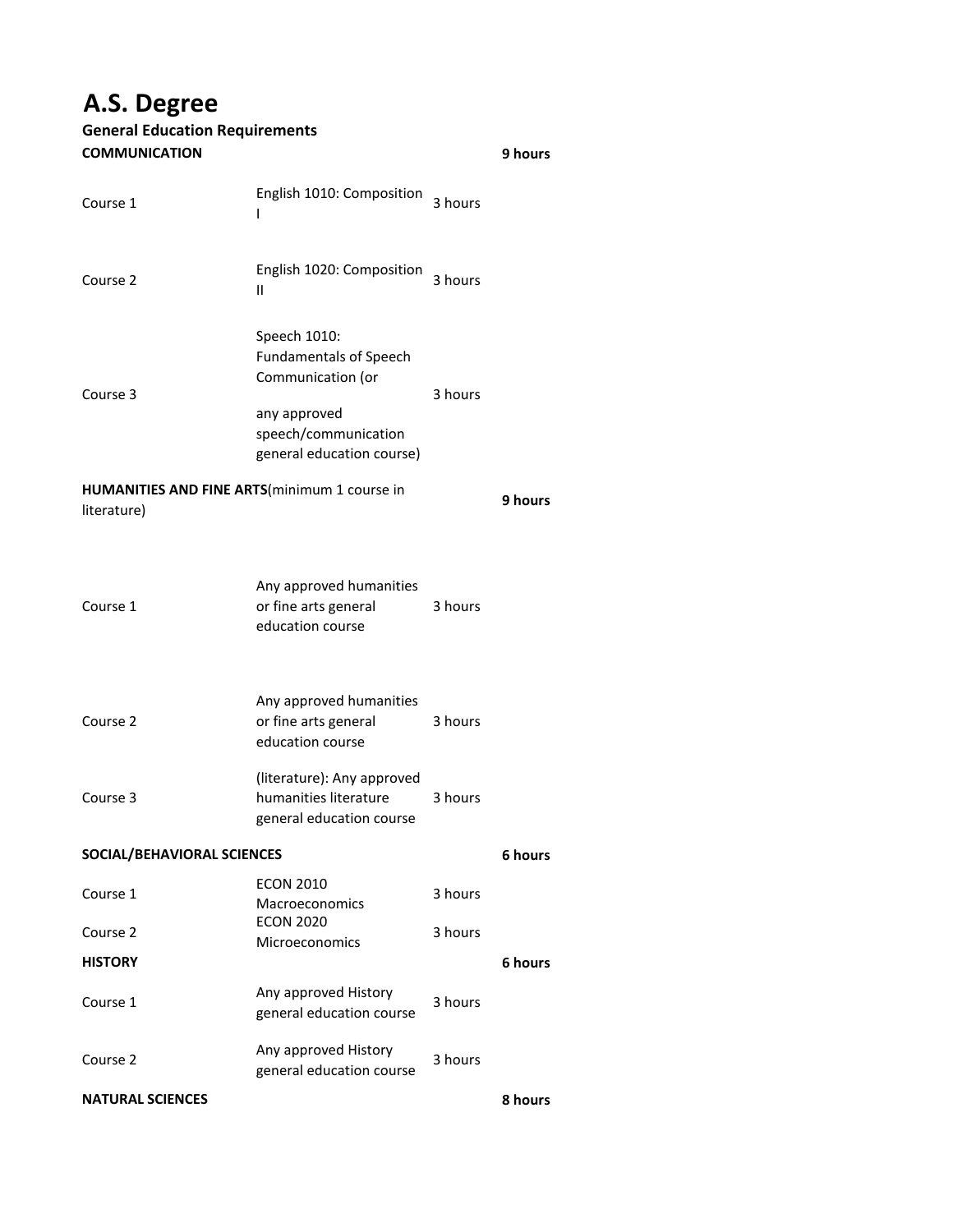|                                            | Any approved Natural                                    |          |          |
|--------------------------------------------|---------------------------------------------------------|----------|----------|
| Course 1                                   | Sciences general education 4 hours                      |          |          |
|                                            | course<br>Any approved Natural                          |          |          |
| Course 2                                   | Sciences general education 4 hours                      |          |          |
|                                            | course                                                  |          |          |
| <b>MATHEMATICS</b>                         |                                                         |          | 3 hours  |
| Course 1                                   | <b>MATH 1530</b>                                        | 3 hours  |          |
|                                            | Probability/Statistics*                                 |          |          |
|                                            |                                                         |          |          |
| <b>GENERAL EDUCATION TOTAL</b>             |                                                         |          | 41 hours |
| <b>Area of Emphasis</b>                    |                                                         |          |          |
|                                            | ACCT 1010 Principles of                                 |          |          |
| Course 1                                   | Accounting I                                            | 3 hours  |          |
| Course 2<br>Course 3                       | ACCT 1020 Principles of<br><b>Accounting II</b>         | 3 hours  |          |
|                                            |                                                         |          |          |
|                                            | MATH 1630 Finite<br><b>Mathematics OR College</b>       |          |          |
|                                            | Algebra(MATH 1130 or                                    | 3 hours  |          |
|                                            | MATH 1710)** OR                                         |          |          |
|                                            | guided elective course**                                |          |          |
|                                            | MATH 1830 Calculus for                                  |          |          |
|                                            | Business/comparable                                     |          |          |
| Course 4                                   | calculus course OR any                                  | 3 hours  |          |
|                                            | guided elective                                         |          |          |
| Course 5                                   | course***                                               |          |          |
|                                            | INFS 1010 Computer                                      | 3 hours  |          |
|                                            | Applications                                            |          |          |
|                                            | FOREIGN LANGUAGE                                        | 0 hours  |          |
|                                            | <b>GUIDED ELECTIVES</b>                                 | 4 hours  |          |
|                                            |                                                         |          |          |
| AREA OF EMPHASIS REQUIREMENTS & ELECTIVES  |                                                         | 19 hours |          |
| <b>TOTAL</b>                               |                                                         |          |          |
| <b>DEGREE TOTAL</b>                        |                                                         | 60 hours |          |
|                                            |                                                         |          |          |
| <b>NOTES:</b>                              |                                                         |          |          |
| COMPLETE MATH 2050:                        | *STUDENTS TRANSFERRING TO THE UT KNOXVILLE SHOULD       |          |          |
| CALCULUS-BASED PROBABILITY AND STATISTICS. |                                                         |          |          |
|                                            | ** STUDENTS TRANSFERRING TO ETSU, MTSU, OR UT KNOXVILLE |          |          |
| SHOULD TAKE MATH 1630.                     |                                                         |          |          |